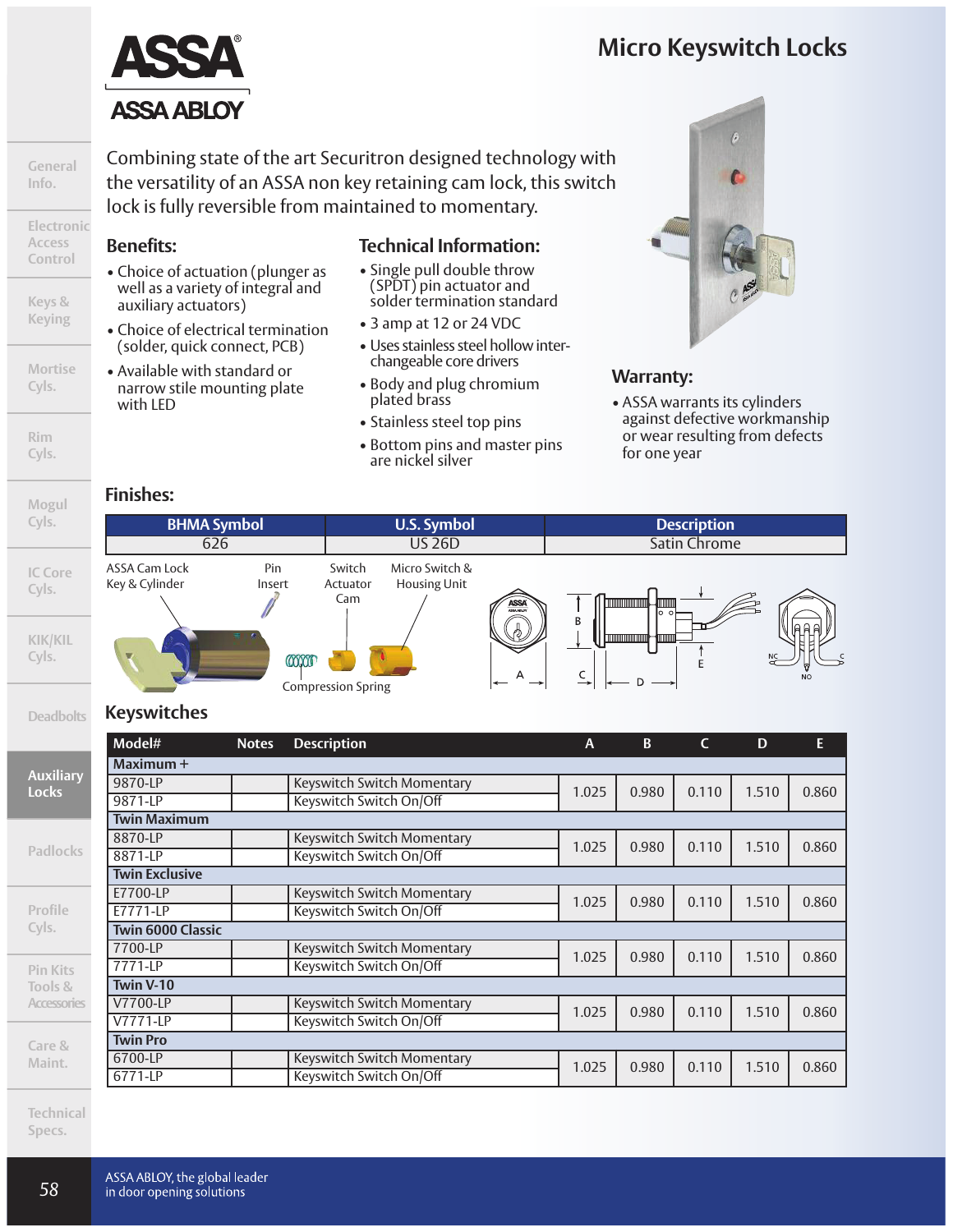**General Info.**

**Electronic Access Control**

**Keys& Keying**





|     | $\odot$                                                                                 |                   |
|-----|-----------------------------------------------------------------------------------------|-------------------|
|     | O                                                                                       |                   |
|     |                                                                                         | B                 |
|     | $\underset{\scriptscriptstyle{NSM}\times\scriptscriptstyle{N}}{\text{ASSA}}$<br>$\odot$ |                   |
|     | Δ                                                                                       |                   |
| . . | ı<br>. .<br>r                                                                           | ı<br>$\mathbf{r}$ |

#### **Keyswitches with Single Gang Plate**

| Model#              | <b>Notes</b> | <b>Description</b>                 | A    | B    | <b>Mortise</b>   |
|---------------------|--------------|------------------------------------|------|------|------------------|
| Maximum +           |              |                                    |      |      | Cyls.            |
| 9870-SG             |              | Single Gang Plate Bi/LED Momentary | 2.75 | 4.50 |                  |
| 9871-SG             |              | Single Gang Plate Bi/LED On/Off    |      |      | <b>Rim</b>       |
| <b>Twin Maximum</b> |              |                                    |      |      | Cyls.            |
| 8870-SG             |              | Single Gang Plate Bi/LED Momentary | 2.75 | 4.50 |                  |
| 8871-SG             |              | Single Gang Plate Bi/LED On/Off    |      |      |                  |
| Twin Exclusive      |              |                                    |      |      | Mogul            |
| E7700               |              | Single Gang Plate Bi/LED Momentary | 2.75 | 4.50 | Cyls.            |
| E7771               |              | Single Gang Plate Bi/LED On/Off    |      |      |                  |
| Twin 6000 Classic   |              |                                    |      |      |                  |
| 7700                |              | Single Gang Plate Bi/LED Momentary | 2.75 | 4.50 | IC Core          |
| 7771                |              | Single Gang Plate Bi/LED On/Off    |      |      | Cyls.            |
| Twin V-10           |              |                                    |      |      |                  |
| V7700               |              | Single Gang Plate Bi/LED Momentary | 2.75 | 4.50 | <b>KIK/KIL</b>   |
| V7771               |              | Single Gang Plate Bi/LED On/Off    |      |      | Cyls.            |
| <b>Twin Pro</b>     |              |                                    |      |      |                  |
| 6700                |              | Single Gang Plate Bi/LED Momentary |      |      |                  |
| 6771                |              | Single Gang Plate Bi/LED On/Off    | 2.75 | 4.50 | <b>Deadbolts</b> |

#### **Keyswitches with Narrow Stile Plate**

| Model#                   | <b>Notes</b> | <b>Description</b>                  | $\mathsf{A}$ | B    | <b>Auxiliary</b>   |
|--------------------------|--------------|-------------------------------------|--------------|------|--------------------|
| Maximum +                |              |                                     |              |      | <b>Locks</b>       |
| 9870-N                   |              | Narrow Stile Plate Bi/LED Momentary | 1.75         | 4.50 |                    |
| 9871-N                   |              | Narrow Stile Plate Bi/LED On/Off    |              |      |                    |
| <b>Twin Maximum</b>      |              |                                     |              |      |                    |
| 8870-N                   |              | Narrow Stile Plate Bi/LED Momentary | 1.75         | 4.50 | <b>Padlocks</b>    |
| 8871-N                   |              | Narrow Stile Plate Bi/LED On/Off    |              |      |                    |
| <b>Twin Exclusive</b>    |              |                                     |              |      |                    |
| E7700-N                  |              | Narrow Stile Plate Bi/LED Momentary | 1.75         | 4.50 | Profile            |
| E7771-N                  |              | Narrow Stile Plate Bi/LED On/Off    |              |      | Cyls.              |
| <b>Twin 6000 Classic</b> |              |                                     |              |      |                    |
| 7700-N                   |              | Narrow Stile Plate Bi/LED Momentary | 1.75         | 4.50 | <b>Pin Kits</b>    |
| 7771-N                   |              | Narrow Stile Plate Bi/LED On/Off    |              |      | Tools &            |
| Twin V-10                |              |                                     |              |      | <b>Accessories</b> |
| V7700-N                  |              | Narrow Stile Plate Bi/LED Momentary | 1.75         | 4.50 |                    |
| <b>EV7771-N</b>          |              | Narrow Stile Plate Bi/LED On/Off    |              |      | Care &             |
| <b>Twin Pro</b>          |              |                                     |              |      | Maint.             |
| 6700-N                   |              | Narrow Stile Plate Bi/LED Momentary | 1.75         | 4.50 |                    |
| $6771 - N$               |              | Narrow Stile Plate Bi/LED On/Off    |              |      |                    |

**Technical Specs.**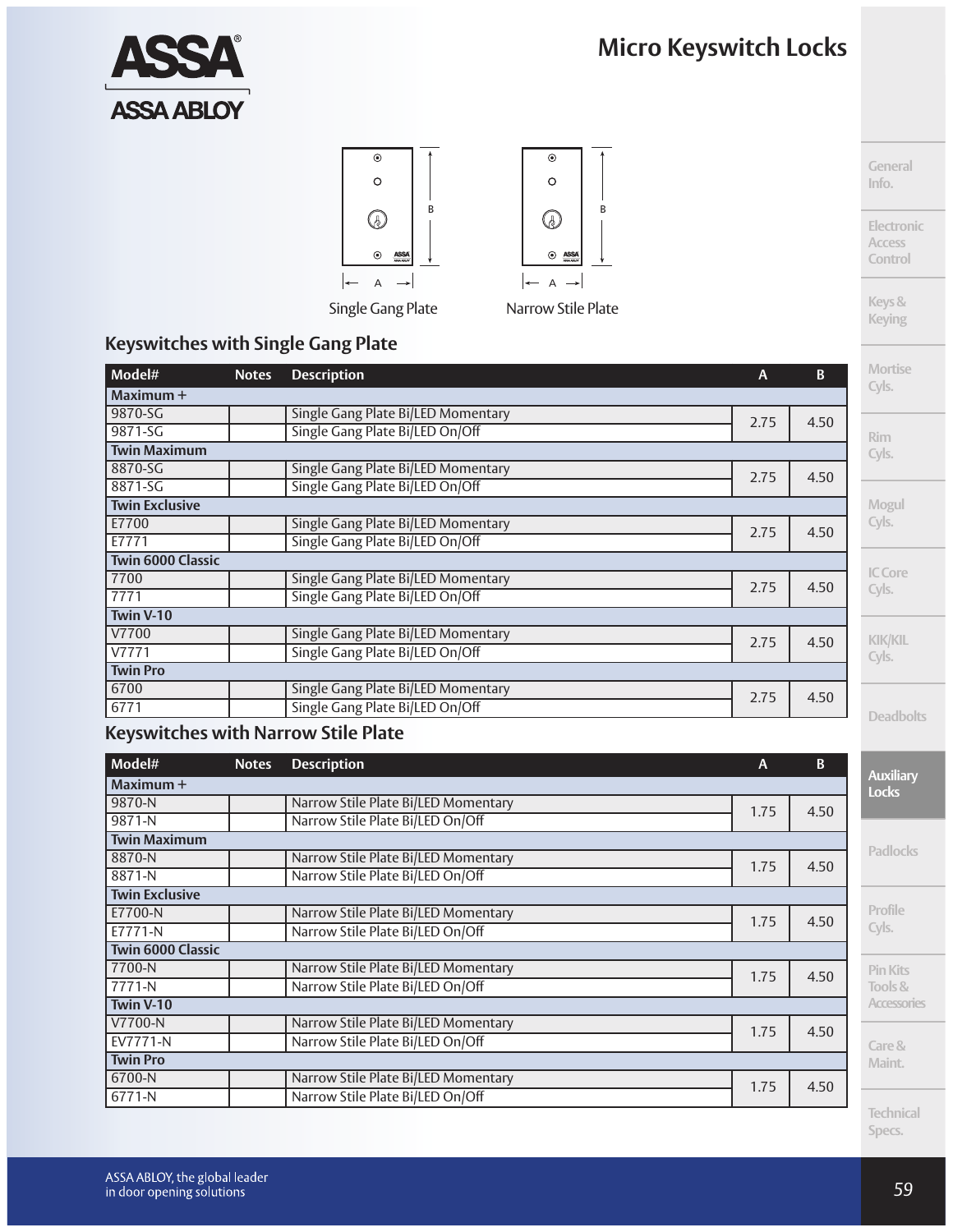

**General Info.**

**Electronic Access Control**

**Keys & Keying**

**Mortise Cyls.**

**Rim Cyls.**

**Mogul Cyls.**

**IC Core Cyls.**

**KIK/KIL Cyls.**

**Deadbolt** 

**Auxiliar Locks**

**Padlock** 

**Profile Cyls.**

**Pin Kits Tools &**

**Accessorie** 

**Care & Maint.**

**Technical Specs.**



### **Mortise Keyswitches with Single Gang Plate**

| Model#                   | <b>Notes</b>   | <b>Description</b>                                                       | $\mathsf{A}$ | $\mathbf B$ |
|--------------------------|----------------|--------------------------------------------------------------------------|--------------|-------------|
| Maximum +                |                |                                                                          |              |             |
| 9851MKS                  | $\ast$         | Single Gang Plate Mortise Bi/LED with One SPDT Momentary Switch          |              |             |
| 9851MKSA                 | $\ast$         | Single Gang Plate Mortise Bi/LED with One SPDT Alternate - On/Off Switch |              |             |
| 9851MKS2                 | $\ast$         | Single Gang Plate Mortise Bi/LED with One DPDT Momentary Switch          | 2.75         | 4.50        |
| 9851MKS2A                | $\ast$         | Single Gang Plate Mortise Bi/LED with One DPDT Alternate - On/Off Switch |              |             |
| <b>Twin Maximum</b>      |                |                                                                          |              |             |
| 8851MKS                  | $\ast$<br>CLIO | Single Gang Plate Mortise Bi/LED with One SPDT Momentary Switch          |              |             |
| 8851MKSA                 | *<br>CLQ       | Single Gang Plate Mortise Bi/LED with One SPDT Alternate - On/Off Switch | 2.75         | 4.50        |
| 8851MKS2                 | $\ast$<br>CLIO | Single Gang Plate Mortise Bi/LED with One DPDT Momentary Switch          |              |             |
| 8851MKS2A                | *<br>CLQ       | Single Gang Plate Mortise Bi/LED with One DPDT Alternate - On/Off Switch |              |             |
| <b>Twin Exclusive</b>    |                |                                                                          |              |             |
| <b>E6551MKS</b>          | $\ast$         | Single Gang Plate Mortise Bi/LED with One SPDT Momentary Switch          |              |             |
| E6551MKSA                | $\ast$         | Single Gang Plate Mortise Bi/LED with One SPDT Alternate - On/Off Switch | 2.75         | 4.50        |
| E6551MKS2                | $\ast$         | Single Gang Plate Mortise Bi/LED with One DPDT Momentary Switch          |              |             |
| E6551MKS2A               | $\ast$         | Single Gang Plate Mortise Bi/LED with One DPDT Alternate - On/Off Switch |              |             |
| <b>Twin 6000 Classic</b> |                |                                                                          |              |             |
| 6551MKS                  | $\ast$         | Single Gang Plate Mortise Bi/LED with One SPDT Momentary Switch          |              |             |
| 6551MKSA                 | $\ast$         | Single Gang Plate Mortise Bi/LED with One SPDT Alternate - On/Off Switch | 2.75         | 4.50        |
| 6551MKS2                 | $\ast$         | Single Gang Plate Mortise Bi/LED with One DPDT Momentary Switch          |              |             |
| 6551MKS2A                | $\ast$         | Single Gang Plate Mortise Bi/LED with One DPDT Alternate - On/Off Switch |              |             |
| Twin V-10                |                |                                                                          |              |             |
| <b>V6551MKS</b>          | $\ast$         | Single Gang Plate Mortise Bi/LED with One SPDT Momentary Switch          |              |             |
| V6551MKSA                | $\ast$         | Single Gang Plate Mortise Bi/LED with One SPDT Alternate - On/Off Switch | 2.75         | 4.50        |
| <b>V6551MKS2</b>         | $\ast$         | Single Gang Plate Mortise Bi/LED with One DPDT Momentary Switch          |              |             |
| V6551MKS2A               | $\ast$         | Single Gang Plate Mortise Bi/LED with One DPDT Alternate - On/Off Switch |              |             |
| <b>Twin Pro</b>          |                |                                                                          |              |             |
| 6151MKS                  | $\ast$         | Single Gang Plate Mortise Bi/LED with One SPDT Momentary Switch          |              |             |
| 6151MKSA                 | $\ast$         | Single Gang Plate Mortise Bi/LED with One SPDT Alternate - On/Off Switch |              |             |
| 6151MKS2                 | $\ast$         | Single Gang Plate Mortise Bi/LED with One DPDT Momentary Switch          | 2.75         | 4.50        |
| 6151MKS2A                | $\ast$         | Single Gang Plate Mortise Bi/LED with One DPDT Alternate - On/Off Switch |              |             |

\* Mortise Keyswitch assemblies can take up to two switches and are supplied with one switch. All switches are listed on page 62. – Twin Maximum available with CLIQ™ Technology. Example: 8851 MKS x **CLIQ** x 626 x Sidebar x Comp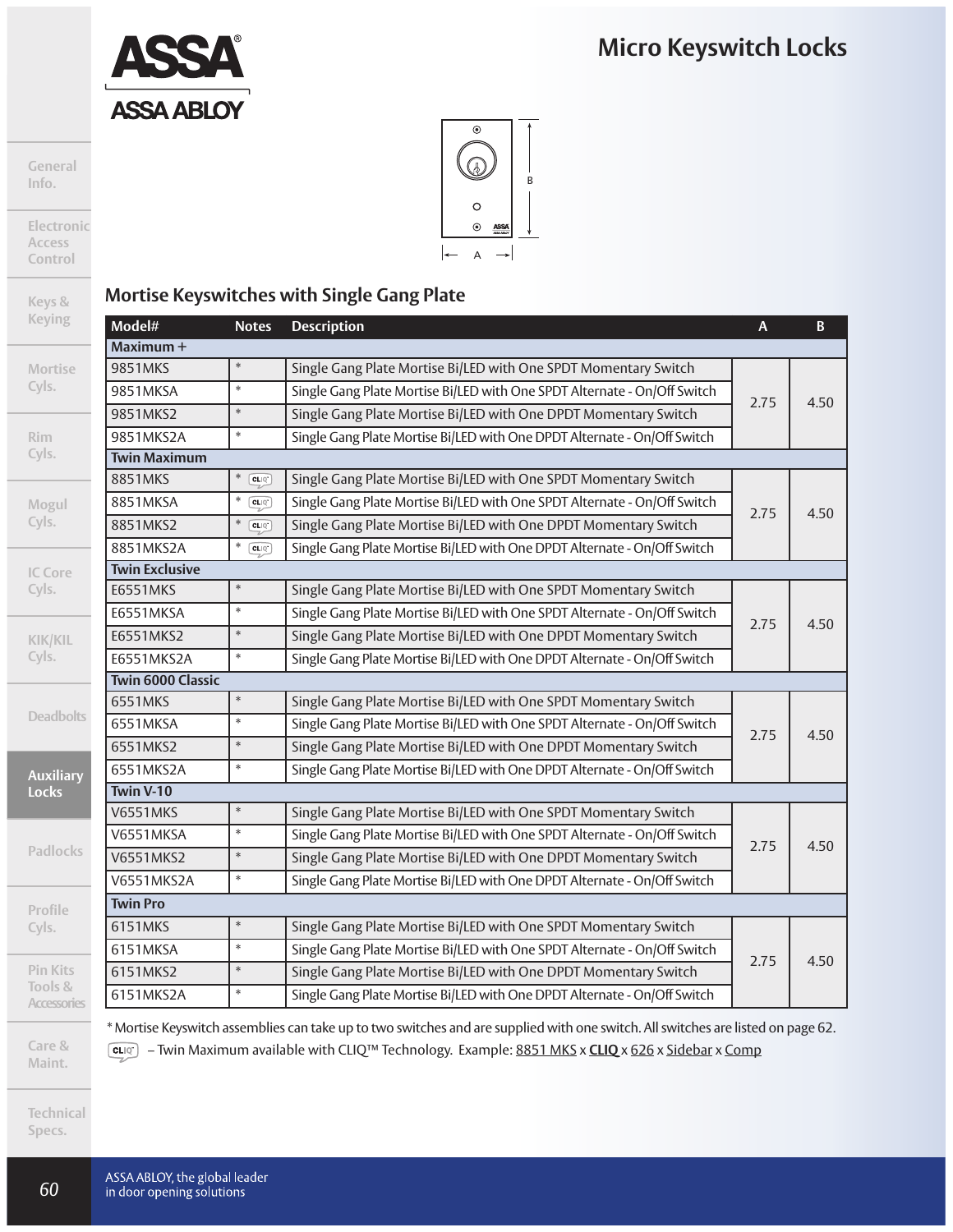

**General Info.**

**Electronic Access Control**

**Keys&**

Ī



#### **Mortise Keyswitches with Narrow Stile Plate**

| Model#                | <b>Notes</b>                                                                                                                                                                                                                                                                                                                                                                | <b>Description</b>                                                        | $\mathsf{A}$ | B    | <b>Keying</b>                 |
|-----------------------|-----------------------------------------------------------------------------------------------------------------------------------------------------------------------------------------------------------------------------------------------------------------------------------------------------------------------------------------------------------------------------|---------------------------------------------------------------------------|--------------|------|-------------------------------|
| Maximum +             |                                                                                                                                                                                                                                                                                                                                                                             |                                                                           |              |      |                               |
| 9851MKS-N             | $\ast$                                                                                                                                                                                                                                                                                                                                                                      | Narrow Stile Plate Mortise Bi/LED with One SPDT Momentary Switch          |              |      | <b>Mortise</b>                |
| 9851MKSA-N            | $\ast$                                                                                                                                                                                                                                                                                                                                                                      | Narrow Stile Plate Mortise Bi/LED with One SPDT Alternate - On/Off Switch | 1.75         | 4.50 | Cyls.                         |
| 9851MKS2-N            | $\ast$                                                                                                                                                                                                                                                                                                                                                                      | Narrow Stile Plate Mortise Bi/LED with One DPDT Momentary Switch          |              |      |                               |
| 9851MKS2A-N           | $\ast$                                                                                                                                                                                                                                                                                                                                                                      | Narrow Stile Plate Mortise Bi/LED with One DPDT Alternate - On/Off Switch |              |      | <b>Rim</b>                    |
| <b>Twin Maximum</b>   |                                                                                                                                                                                                                                                                                                                                                                             |                                                                           |              |      | Cyls.                         |
| 8851MKS-N             | $\ast$ $CLIQ$                                                                                                                                                                                                                                                                                                                                                               | Narrow Stile Plate Mortise Bi/LED with One SPDT Momentary Switch          |              |      |                               |
| 8851MKSA-N            | $\begin{picture}(20,5) \put(0,0){\vector(0,1){10}} \put(15,0){\vector(0,1){10}} \put(15,0){\vector(0,1){10}} \put(15,0){\vector(0,1){10}} \put(15,0){\vector(0,1){10}} \put(15,0){\vector(0,1){10}} \put(15,0){\vector(0,1){10}} \put(15,0){\vector(0,1){10}} \put(15,0){\vector(0,1){10}} \put(15,0){\vector(0,1){10}} \put(15,0){\vector(0,1){10}} \put(15,0){\vector(0,$ | Narrow Stile Plate Mortise Bi/LED with One SPDT Alternate - On/Off Switch | 1.75         | 4.50 | Mogul                         |
| 8851MKS2-N            | $\overline{\text{CLIC}}$                                                                                                                                                                                                                                                                                                                                                    | Narrow Stile Plate Mortise Bi/LED with One DPDT Momentary Switch          |              |      | Cyls.                         |
| 8851MKS2A-N           | $\ast$ CLIQ                                                                                                                                                                                                                                                                                                                                                                 | Narrow Stile Plate Mortise Bi/LED with One DPDT Alternate - On/Off Switch |              |      |                               |
| <b>Twin Exclusive</b> |                                                                                                                                                                                                                                                                                                                                                                             |                                                                           |              |      | IC Core                       |
| E6551MKS-N            | $\ast$                                                                                                                                                                                                                                                                                                                                                                      | Narrow Stile Plate Mortise Bi/LED with One SPDT Momentary Switch          |              |      | Cyls.                         |
| E6551MKSA-N           | $\ast$                                                                                                                                                                                                                                                                                                                                                                      | Narrow Stile Plate Mortise Bi/LED with One SPDT Alternate - On/Off Switch | 1.75         | 4.50 |                               |
| E6551MKS2-N           | $\ast$                                                                                                                                                                                                                                                                                                                                                                      | Narrow Stile Plate Mortise Bi/LED with One DPDT Momentary Switch          |              |      | <b>KIK/KIL</b>                |
| E6551MKS2A-N          | $\ast$                                                                                                                                                                                                                                                                                                                                                                      | Narrow Stile Plate Mortise Bi/LED with One DPDT Alternate - On/Off Switch |              |      | Cyls.                         |
| Twin 6000 Classic     |                                                                                                                                                                                                                                                                                                                                                                             |                                                                           |              |      |                               |
| 6551MKS-N             | $\ast$                                                                                                                                                                                                                                                                                                                                                                      | Narrow Stile Plate Mortise Bi/LED with One SPDT Momentary Switch          |              |      |                               |
| 6551MKSA-N            | $\ast$                                                                                                                                                                                                                                                                                                                                                                      | Narrow Stile Plate Mortise Bi/LED with One SPDT Alternate - On/Off Switch | 1.75         | 4.50 | <b>Deadbolts</b>              |
| 6551MKS2-N            | $\ast$                                                                                                                                                                                                                                                                                                                                                                      | Narrow Stile Plate Mortise Bi/LED with One DPDT Momentary Switch          |              |      |                               |
| 6551MKS2A-N           | $\ast$                                                                                                                                                                                                                                                                                                                                                                      | Narrow Stile Plate Mortise Bi/LED with One DPDT Alternate - On/Off Switch |              |      | <b>Auxiliary</b>              |
| Twin V-10             |                                                                                                                                                                                                                                                                                                                                                                             |                                                                           |              |      | <b>Locks</b>                  |
| <b>V6551MKS-N</b>     | $\ast$                                                                                                                                                                                                                                                                                                                                                                      | Narrow Stile Plate Mortise Bi/LED with One SPDT Momentary Switch          |              |      |                               |
| V6551MKSA-N           | $\ast$                                                                                                                                                                                                                                                                                                                                                                      | Narrow Stile Plate Mortise Bi/LED with One SPDT Alternate - On/Off Switch | 1.75         | 4.50 |                               |
| V6551MKS2-N           | $\ast$                                                                                                                                                                                                                                                                                                                                                                      | Narrow Stile Plate Mortise Bi/LED with One DPDT Momentary Switch          |              |      | <b>Padlocks</b>               |
| V6551MKS2A-N          | $\ast$                                                                                                                                                                                                                                                                                                                                                                      | Narrow Stile Plate Mortise Bi/LED with One DPDT Alternate - On/Off Switch |              |      |                               |
| <b>Twin Pro</b>       |                                                                                                                                                                                                                                                                                                                                                                             |                                                                           |              |      | Profile                       |
| 6151MKS-N             | $\ast$                                                                                                                                                                                                                                                                                                                                                                      | Narrow Stile Plate Mortise Bi/LED with One SPDT Momentary Switch          |              |      | Cyls.                         |
| 6151MKSA-N            | $\ast$                                                                                                                                                                                                                                                                                                                                                                      | Narrow Stile Plate Mortise Bi/LED with One SPDT Alternate - On/Off Switch |              |      |                               |
| 6151MKS2-N            | $\ast$                                                                                                                                                                                                                                                                                                                                                                      | Narrow Stile Plate Mortise Bi/LED with One DPDT Momentary Switch          | 1.75         | 4.50 | <b>Pin Kits</b>               |
| 6151MKS2A-N           | $\ast$                                                                                                                                                                                                                                                                                                                                                                      | Narrow Stile Plate Mortise Bi/LED with One DPDT Alternate - On/Off Switch |              |      | Tools &<br><b>Accessories</b> |

\* Mortise Keyswitch assemblies can take up to two switches and are supplied with one switch. All switches are listed on page 62. – Twin Maximum available with CLIQ™ Technology. Example: 8851 MKS-N x **CLIQ** x 626 x Sidebar x Comp

> **Technical Specs.**

**Care& Maint.**